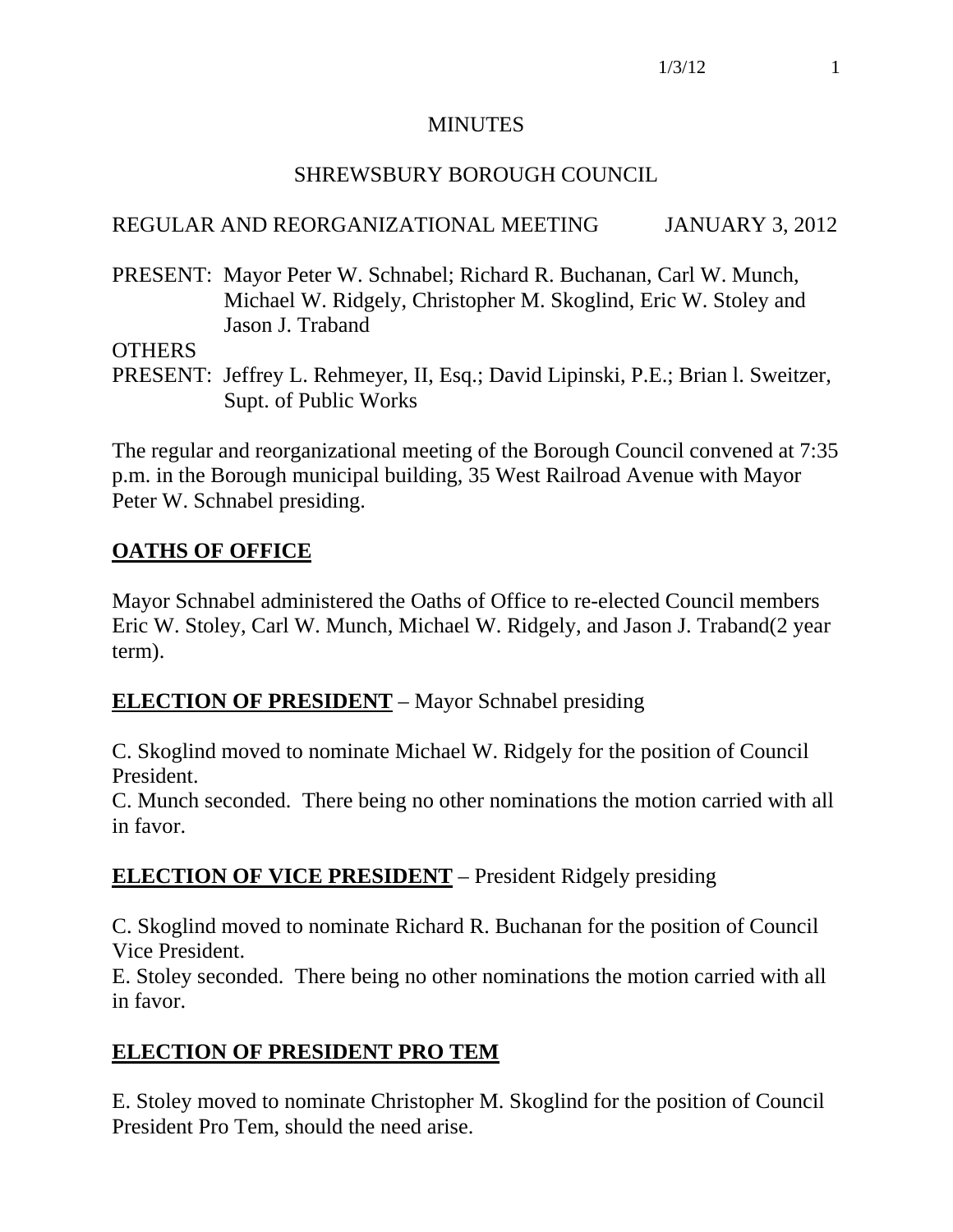C. Munch and J. Traband seconded. There being no other nominations the motion carried with all in favor.

#### **APPOINTMENTS BY COUNCIL**

Secretary – Cindy L. Bosley Assistant Secretary/Treasurer – Shirley M. Shaw Treasurer – Cindy L. Bosley Zoning Hearing Board Solicitor – Harry L. McNeal, Jr., Esq. Sewage Enforcement Officer – David Brown Auditor – SF  $&$  Company Borough Engineer – James R. Holley & Assoc. Borough Solicitor – Jeffrey L. Rehmeyer, II, Esq. of CGA Law Firm Planning Commission Engineer – James R. Holley & Assoc. Zoning & Building Permit Officer/BCA – EML (Codes Enforcement) E. Michael Lee; Commonwealth Codes UCC building inspections

R. Buchanan moved to approve the above appointments. E. Stoley seconded. The motion carried with all in favor.

Southern Regional Police Commission

Peter W. Schnabel, Mayor Richard R. Buchanan, Council Representative Anthony Myers, Citizen Representative

Police Pension Committee

Peter W. Schnabel, Mayor

Police Civil Service

Nathan Kirschman

SYC Planning Commission

Eric W. Stoley, interim Michael G. Sharkey – alternate

C. Skoglind moved to approve the above appointments. J. Traband seconded. The motion carried with all in favor.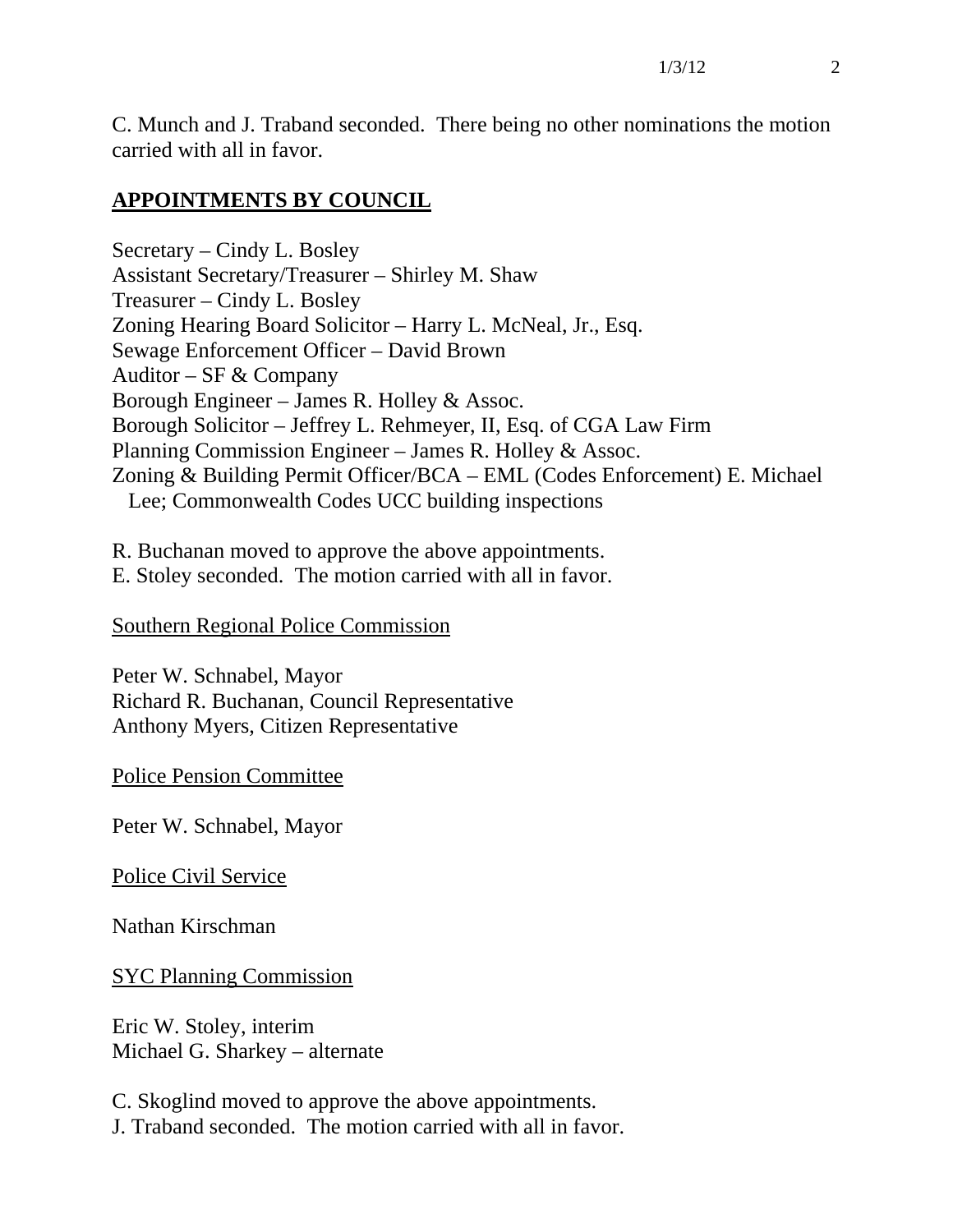#### **OTHER APPOINTMENTS**

#### Water & Sewer

Richard R. Buchanan, Chairman Eric W. Stoley Jason J. Traband

Public Roads & Lighting

Eric W. Stoley Carl W. Munch Michael G. Sharkey

#### Public Safety, Welfare & Personnel

Michael G. Sharkey Richard R. Buchanan Eric W. Stoley

Public Lands, Buildings & Finance

Christopher M. Skoglind Carl W. Munch Jason J. Traband

#### Subdivision, Land Development and Zoning

Eric W. Stoley Michael G. Sharkey Carl W. Munch

#### Strategic Planning Committee

Carl W. Munch Eric W. Stoley Christopher M. Skoglind

#### Community Interface Committee

Christopher M. Skoglind Carl W. Munch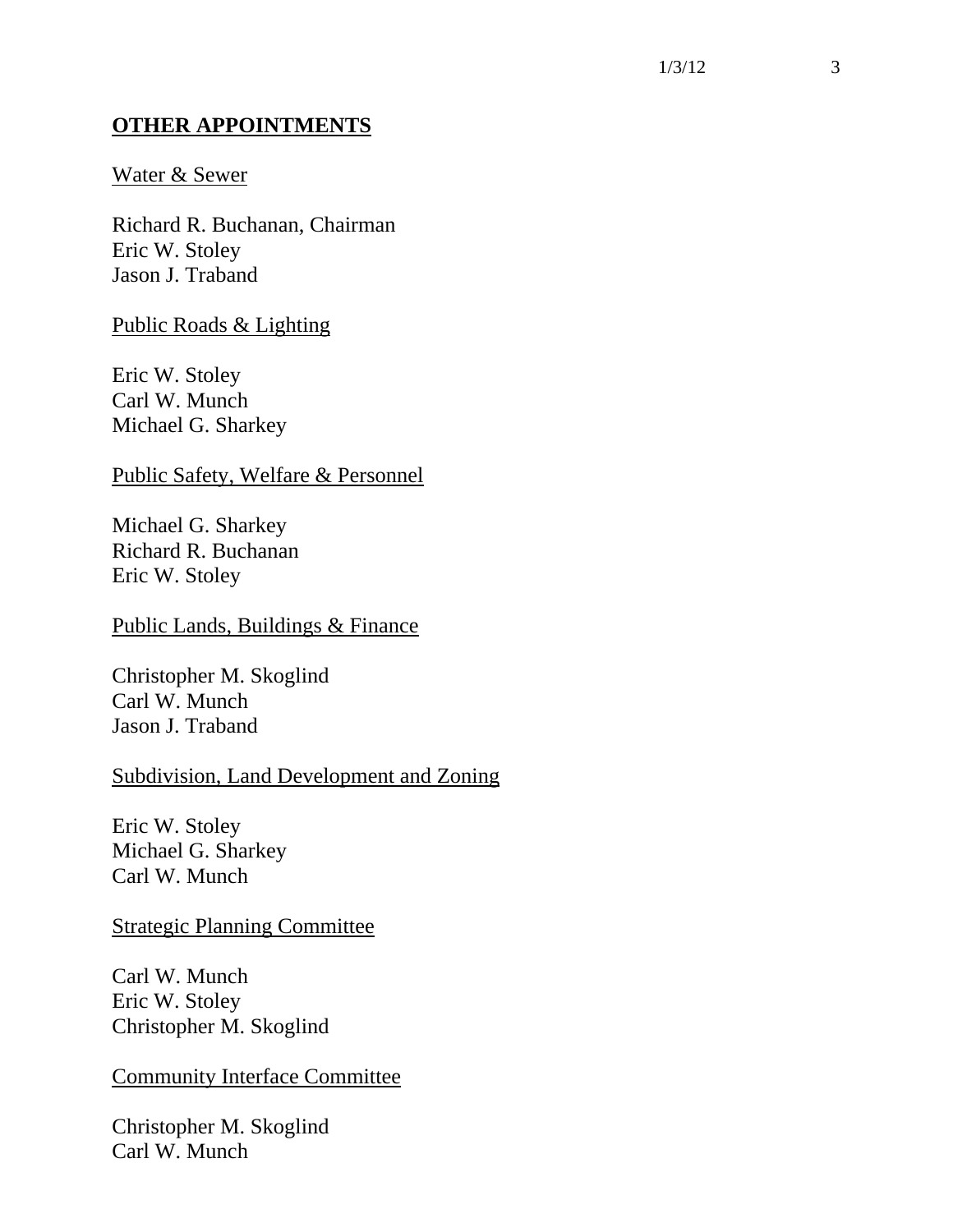Jason J. Traband

#### Retirement Committee: Trustees Pension

Christopher M. Skoglind, Chairman Carl W. Munch

Chief Administrative Officer of Pension Plan

Christopher M. Skoglind

Local Government Advisory Committee

Eric W. Stoley Carl W. Munch, alternate

Council of Governments

Carl W. Munch Jason J. Traband, alternate

York Adams Tax Bureau

Michael G. Sharkey Michael W. Ridgely, alternate

#### Tax Payers' Bill of Rights

Eric W. Stoley

Emergency Management Representative

Eric W. Stoley

Vacancy Board

Christopher M. Skoglind Vacant – Registered Elector

Emergency Management Director/Coordinator and Assistants

John A. Fornadel, Coordinator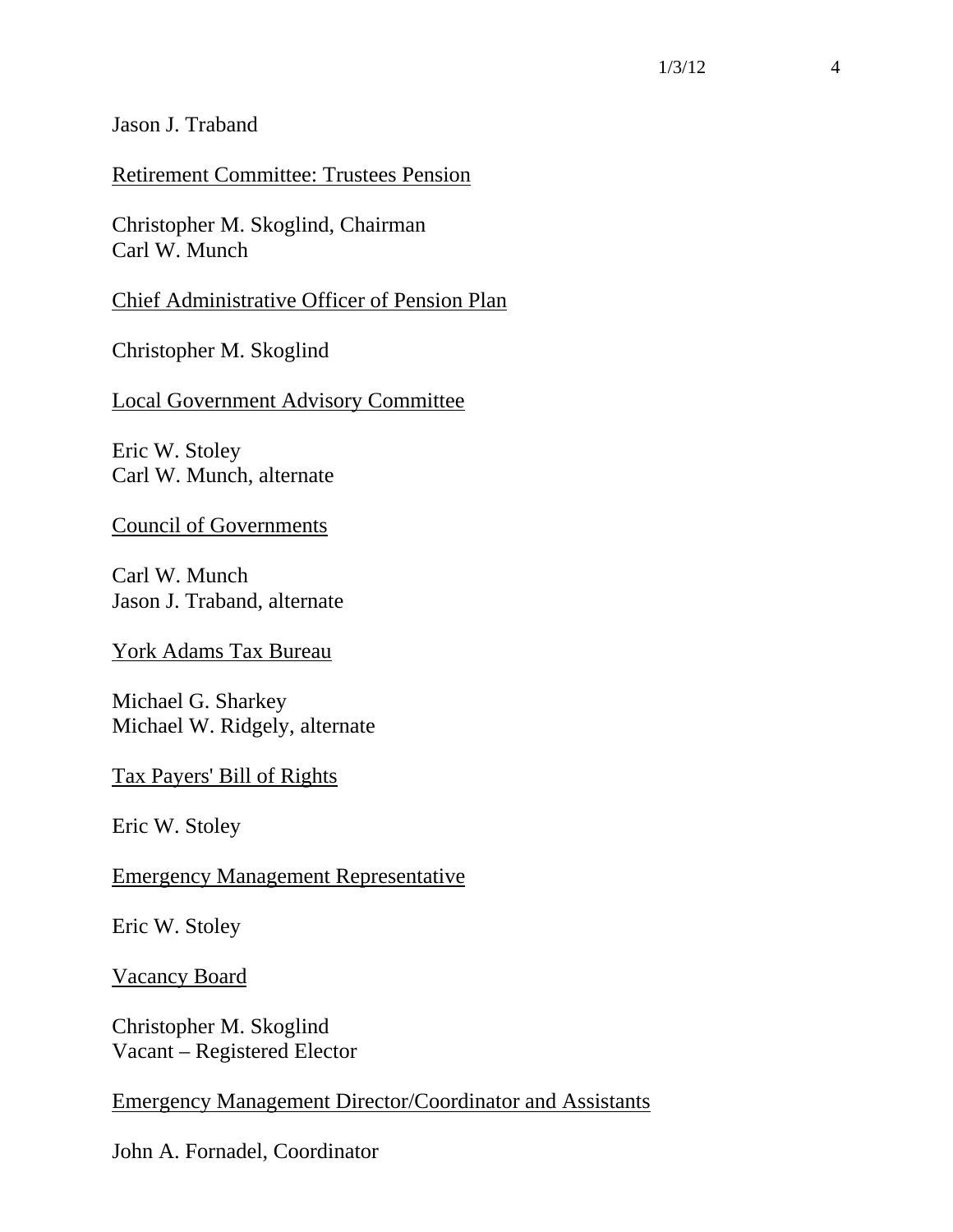Nathan Kirschman, Assistant

Public Information Officer

Michael W. Ridgely

Traffic and Access Control Officer

Ronald Hontz

Open Records Officer

Cindy L. Bosley

E. Stoley moved to approve the above appointments. C. Skoglind seconded. The motion carried with all in favor.

# **CITIZEN'S COMMENTS**

## **APPROVAL OF MINUTES**

The minutes of the December 14 meeting were approved by mutual consent by those who were at that meeting.

The minutes of the December 28 meeting were approved by mutual consent by those who were at that meeting.

#### **ENGINEER'S REPORT**

In order to accommodate Eng. Lipinski's meeting schedules, his report was taken at this time.

Storm Water Ordinance

Eng. Lipinski discussed the pending storm water ordinance with Randy Beck, Chief Planner with the York County Planning Commission, who is checking to see whether certain amendments can be made. It may be March or April until the ordinance will be ready for adoption.

National Flood Insurance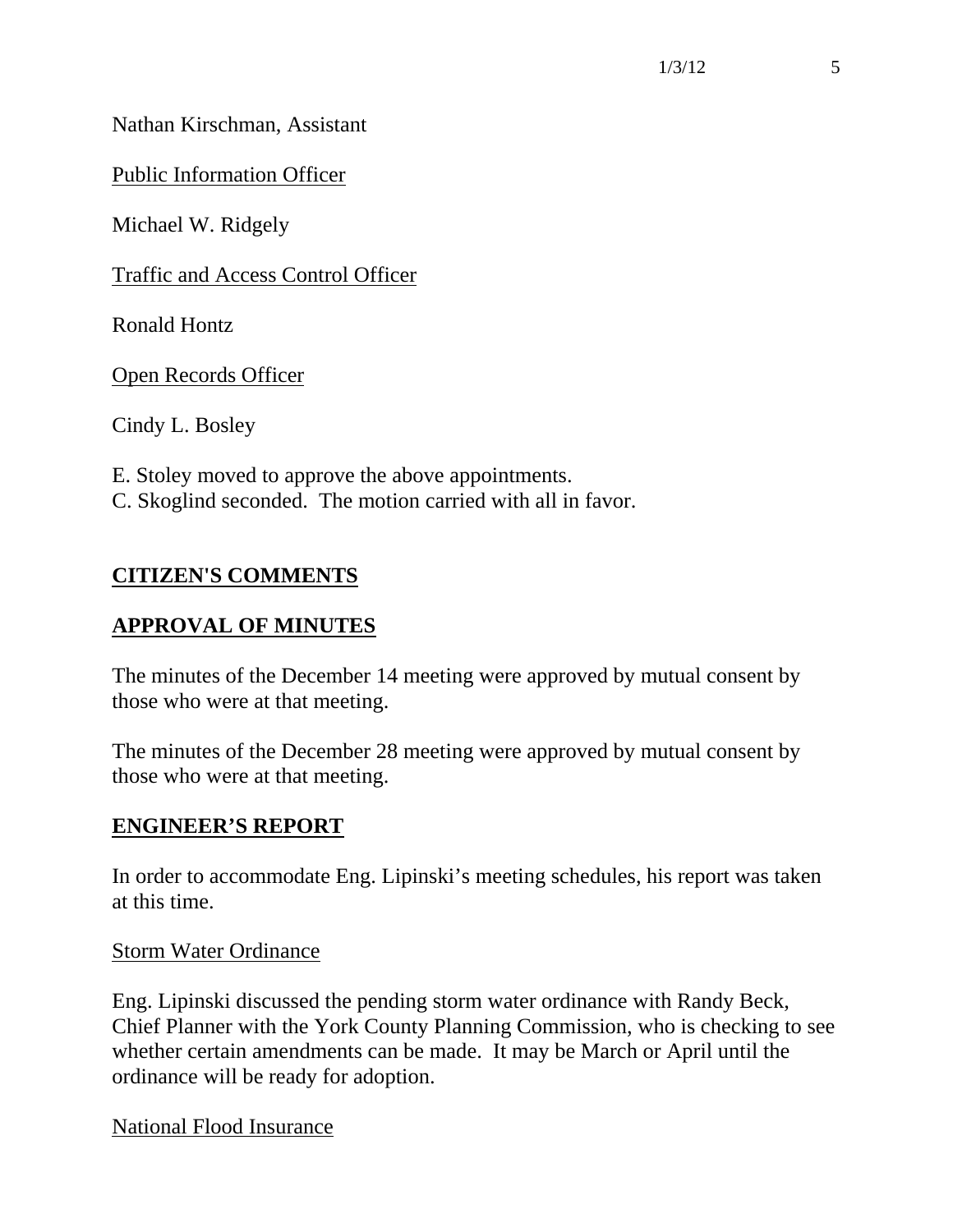Eng. Lipinski made another contact with the FEMA representative and forwarded our ordinance and resolution to show that we are participating in the program.

### 21 Hill Street

The plan is still in staff review. For clarification, the plan will not be a recorded land development plan, but will be attached to the final agreement the Borough reaches with the bank and Gymnastics of York for this use only to attempt to address any conflicts, such as parking, buffers, hours of operation, etc. There will be no signatures of officials. The staff should consider the logistics and practical issues connected with this use of the property in order to protect the Borough and the neighbors.

### Heathcote Glen I

The resolution to address the quality of improvements in on-going subdivisions will be adopted later in the meeting.

#### Southern York County Regional Planning Commission

Eng. Lipinski stated that Glen Rock Borough does have representatives appointed.

#### PennDOT Highway Occupancy Permits

Eng. Lipinski reported the permit applications must be done on-line.

# **APPROVAL OF EXPENDITURES AND REPORT OF ACCOUNTS**

The expenditures and report of accounts for December will be approved at the February meeting.

## **BILL LIST**

The bill list for December was presented: General account: check numbers 10917 thru 10972; Water account: check numbers 4679 thru 4692; Sewer account: check numbers 4414 thru 4423: Highway Aid account: check numbers: none.

C. Skoglind moved to approve the bill list for December, 2011.

E. Stoley seconded. The motion carried with all in favor.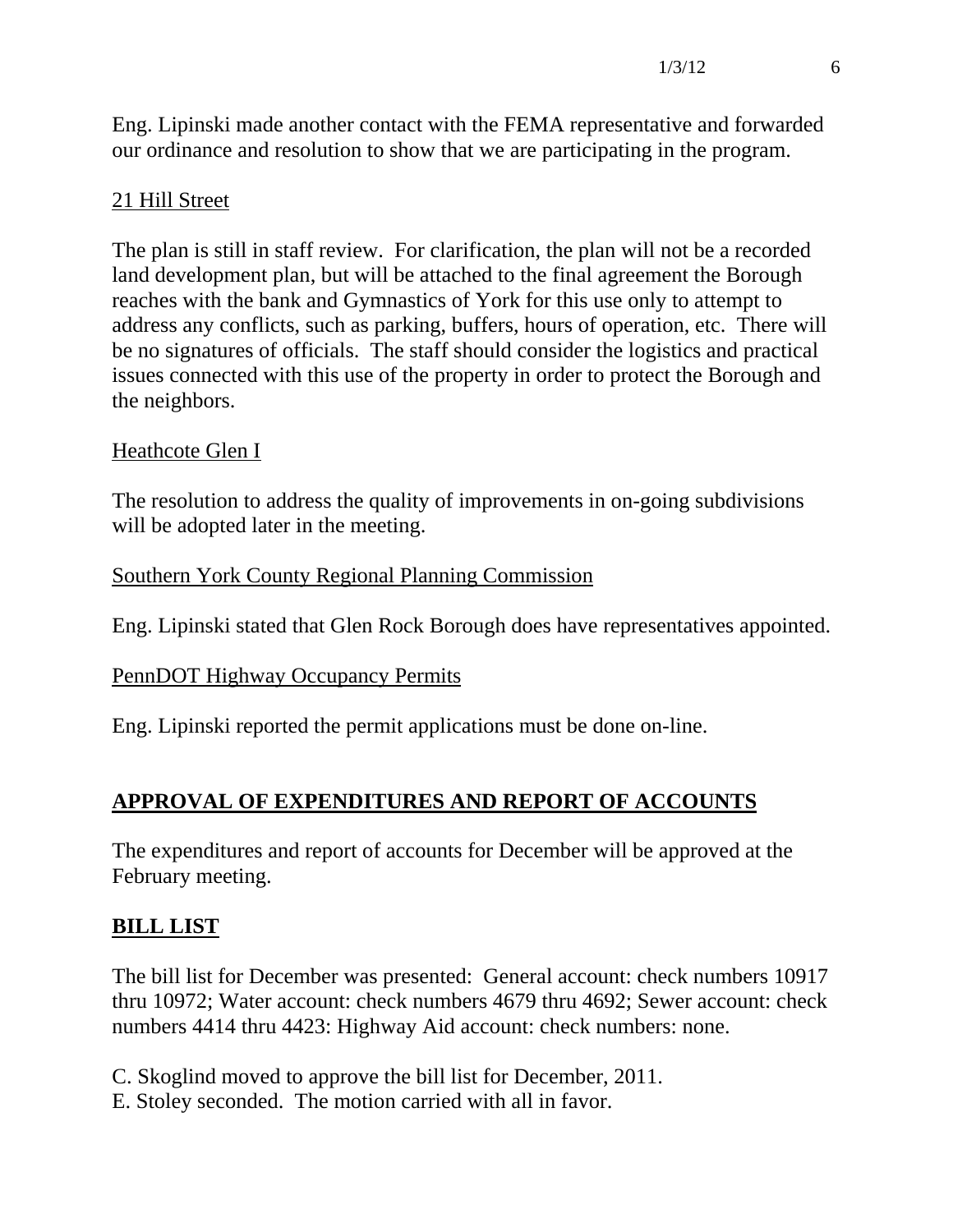# **APPROVAL OF PAYROLL REGISTER**

C. Skoglind moved to approve the December 12, and 26 payroll registers.

R. Buchanan seconded. The motion carried with all in favor.

## **SUBDIVISION AND LAND DEVELOPMENT BUSINESS**

## **Southern Regional Police Department** – Richard R. Buchanan

New Freedom Borough met yesterday and at the meeting Brady Terrell was appointed as the Council representative unseating Gene Andrews. Former Mayor, Jeff Joy, resigned as he was elected District Magistrate and the New Freedom Borough Council appointed Jeff Halapin to be the Mayor.

## **Codes Enforcement**

E. Stoley mentioned the pad where the Blockbuster was next to Starbucks at the Shrewsbury Square Shopping Center has been made into two small units. Verizon is going in and it's unknown who the third tenant will be. Watch will be kept to make sure there are enough EDUs purchased for the shopping center. We should also have an as-built plan for this pad site.

**Water & Sewer** – Richard R. Buchanan

Arby's Restaurant - Greasetrap

The Municipal Authority voted that Arby's needs to pay the fine and costs involved in trying to obtain the manifests from Arby's. B. Sweitzer said he had correspondence from Arby's that they will be paying the invoice. If not, the Municipal Authority will need to take action.

## **Public Roads & Lighting** – Eric W. Stoley

## Snow Removal

Our contractor is scheduled to plow Asbury Lane, Berkshire Drive, Devonshire Drive, Glenhurst Road, Cassidy Way, Sundance Lane, and Holiday Court until a replacement Public Works employee is hired.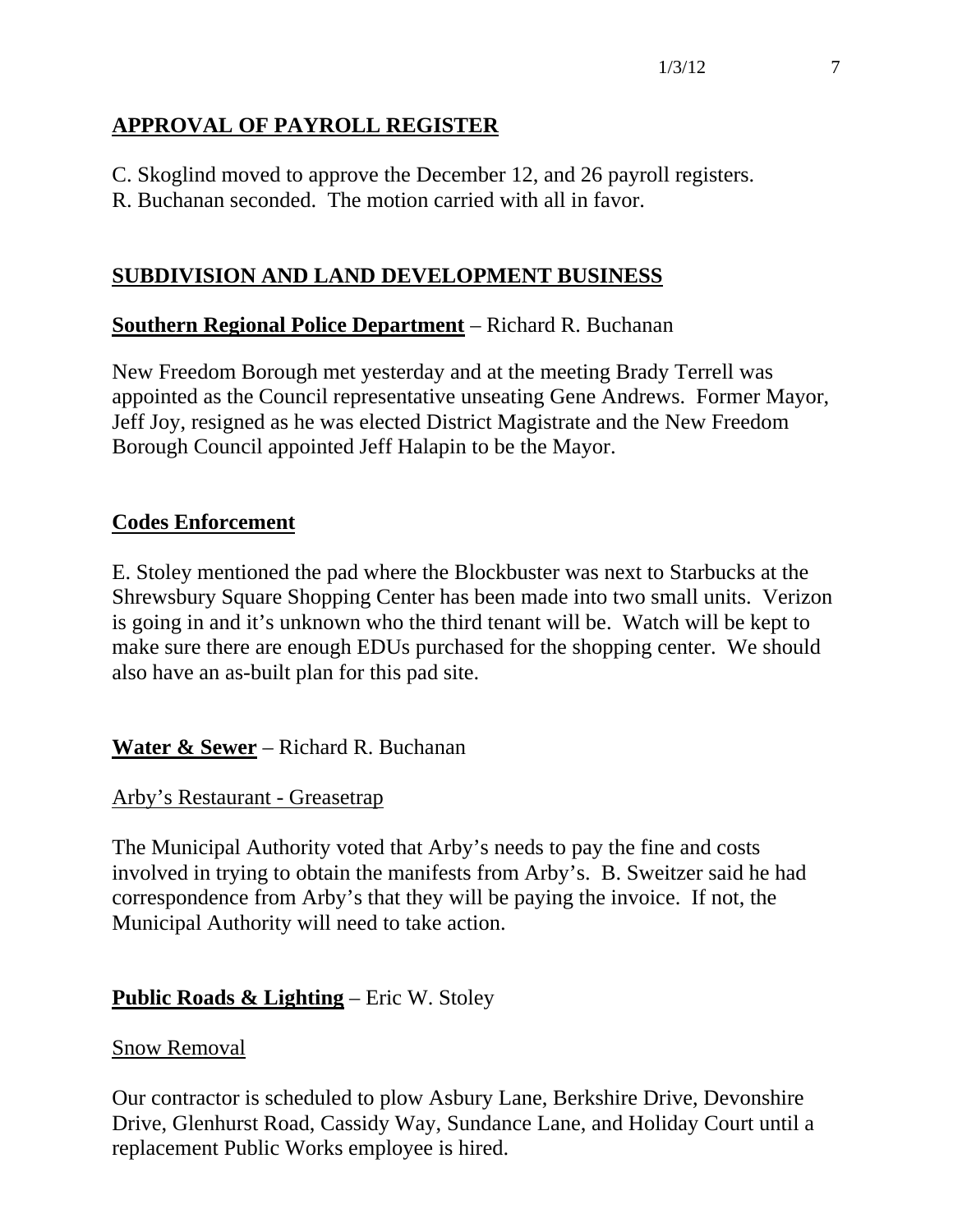#### West Clearview Drive Storm Sewer

A meeting will be held with Mr. Eyster.

# **Public Lands, Buildings and Finance** – Christopher M. Skoglind

### **ENGINEER'S REPORT**

Taken earlier in the meeting.

## **SOLICITOR'S REPORT**

#### Sump Pump Ordinance #2012-1

R. Buchanan moved to adopt Ordinance #2012-1 prohibiting the discharging of sump pumps and other surface water from entering the sanitary sewer system. E. Stoley seconded. Roll call vote:

| <b>Buchanan</b> | yes, in favor |
|-----------------|---------------|
| Munch           | yes, in favor |
| Ridgely         | yes, in favor |
| Skoglind        | yes, in favor |
| Stoley          | yes, in favor |
| Traband         | yes, in favor |

C. Munch temporarily left the meeting at 8:20 p.m.

A copy will be sent to Shrewsbury Township and Hopewell Township asking that they adopt similar ordinances.

Ongoing Evaluation of Financial Guaranty for Developments – Resolution #2012- 1

E. Stoley moved to adopt Resolution #2012-1.

R. Buchanan seconded. The motion carried with all in favor.

C. Munch re-entered the meeting at 8:22 p.m.

PennDOT Agreement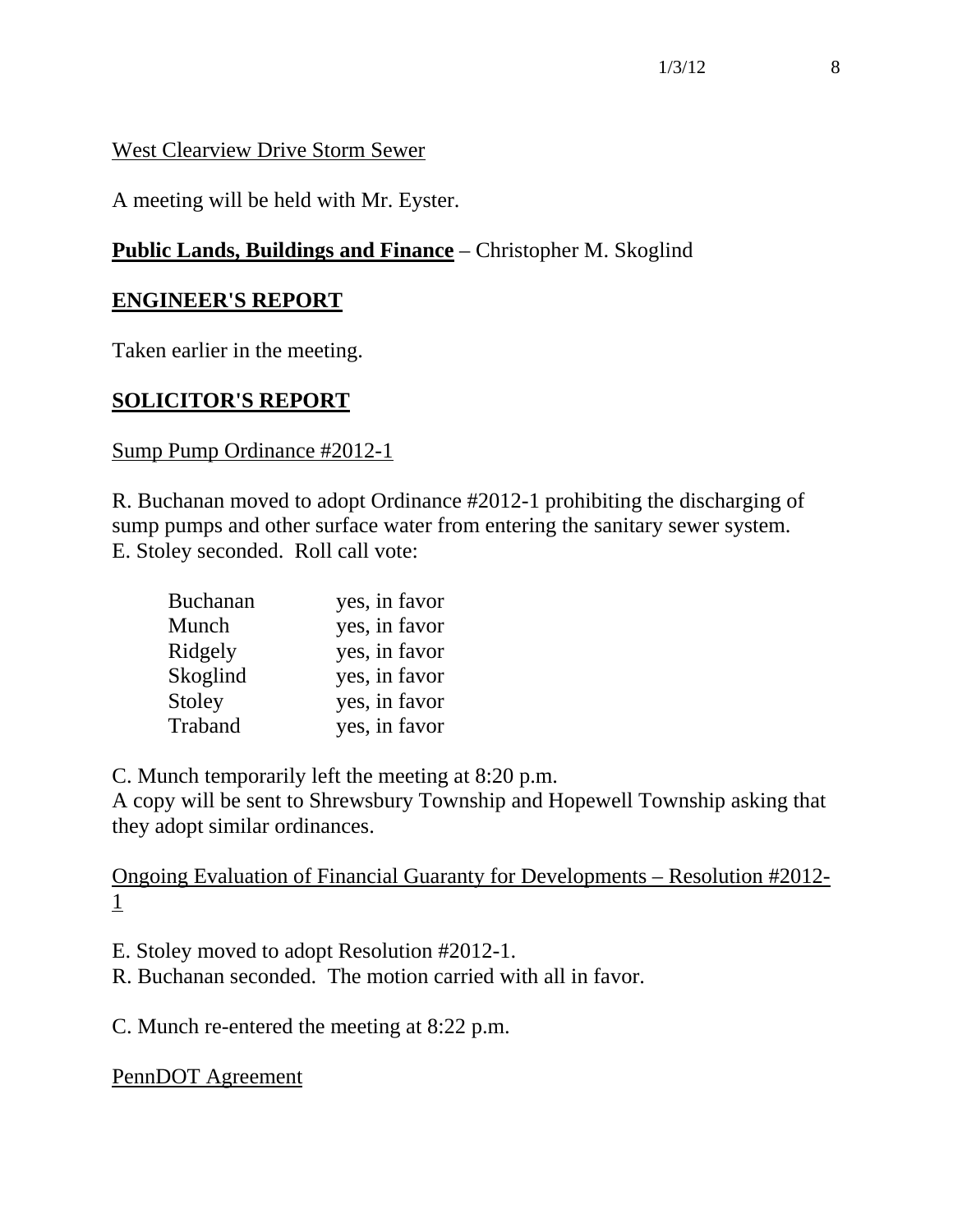Sol. Rehmeyer left a message for Assistant Counsel Sharp that the Borough wishes to bring to a close negotiations regarding the extra water and sewer capacity for the rest stop.

### Litigation Efforts

Litigation efforts are proceeding on the enforcement matters.

## **Public Safety, Welfare and Personnel** – Eric W. Stoley

E. Stoley reported that 70 resumes were received so far for the Public Works Department position.

### **Secretary's Report** – Cindy L. Bosley

### **York Adams Tax Bureau**

### **Subdivision, Land Development and Zoning** – Eric W. Stoley

#### **Planning Commission/Regional Planning Commission** – Eric W. Stoley

E. Stoley stated he received an e-mail from our former representative, Todd Grove, and will e-mail him with questions about the Regional Planning Commission.

## **UNFINISHED BUSINESS**

#### **NEW BUSINESS**

#### Municipal Authority Vacancy

Robert Williams does not wish to be re-appointed to the Municipal Authority. The vacancy has been advertised in the Weekly Record and is on the website. Ted Nadobny submitted a revised resume for the vacancy.

#### Issue Control Sheet

The issue control sheet was not reviewed since Council just met.

#### Network Risk Proposal